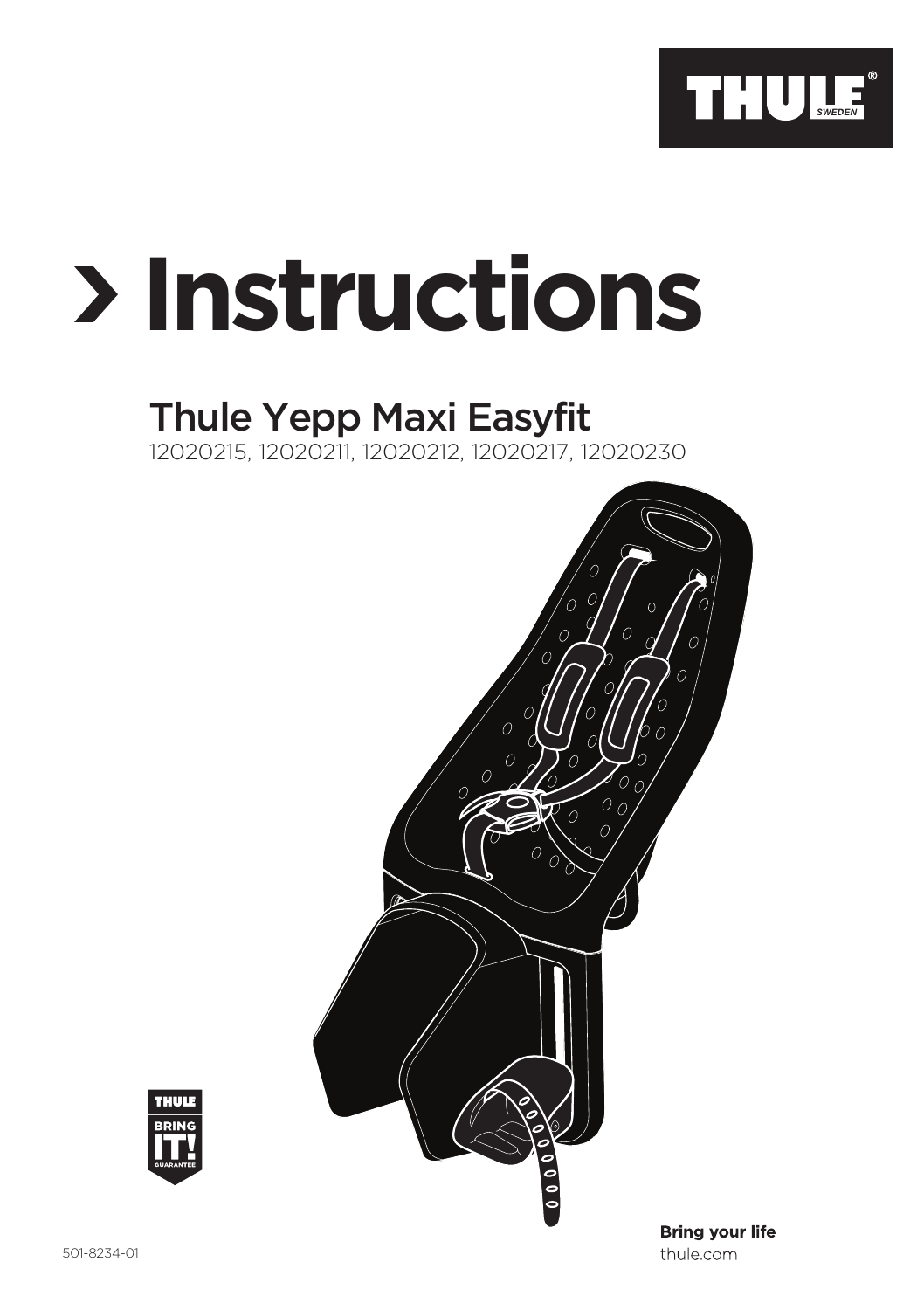- **EN** Child bike seat
- **DE** Fahrradkindersitz
- **FR** Siège vélo enfant
- **NL** Fietszitje
- **IT** Seggiolino da bici
- **ES** Portabebés bici
- **PT** Cadeira de criança para bicicleta
- **SV** Cykelbarnstol
- **DK** Cykelstol
- **NO** Barnesete til sykkel
- **FI** Polkupyörän lastenistuin
- **ET** Jalgratta lasteiste
- **LV** Velosipēda bērnu sēdeklis
- **LT** Dviračio kėdutė vaikams
- **PL** Fotelik rowerowy
- **RU** Детское велосипедное сиденье
- **UK** Дитяче велосипедне крісло
- **BG** Детско столче за велосипед
- **CS** Dětská cyklosedačka
- **SK** Detská cyklosedačka
- **SL** Otroški kolesarski sedež
- **HR/BIH** Dječja sjedalica za bicikl
- **RO** Scaun de copii pentru bicicletă
- **HU** Kerékpáros gyerekülés
- **EL** Παιδικό κάθισμα ποδηλάτου
- **TR** Çocuk bisiklet koltuğu
- **HE** כיסא אופניים לילד
	- **AR** مقعد دراجة الطفل
- **ZH** 儿童自行车座椅
- **JA** お子様用サイクルシート
- **KO** 어린이 자전거 시트
- **TH** เก้าอี้เด็กสำ หรับจักรยาน



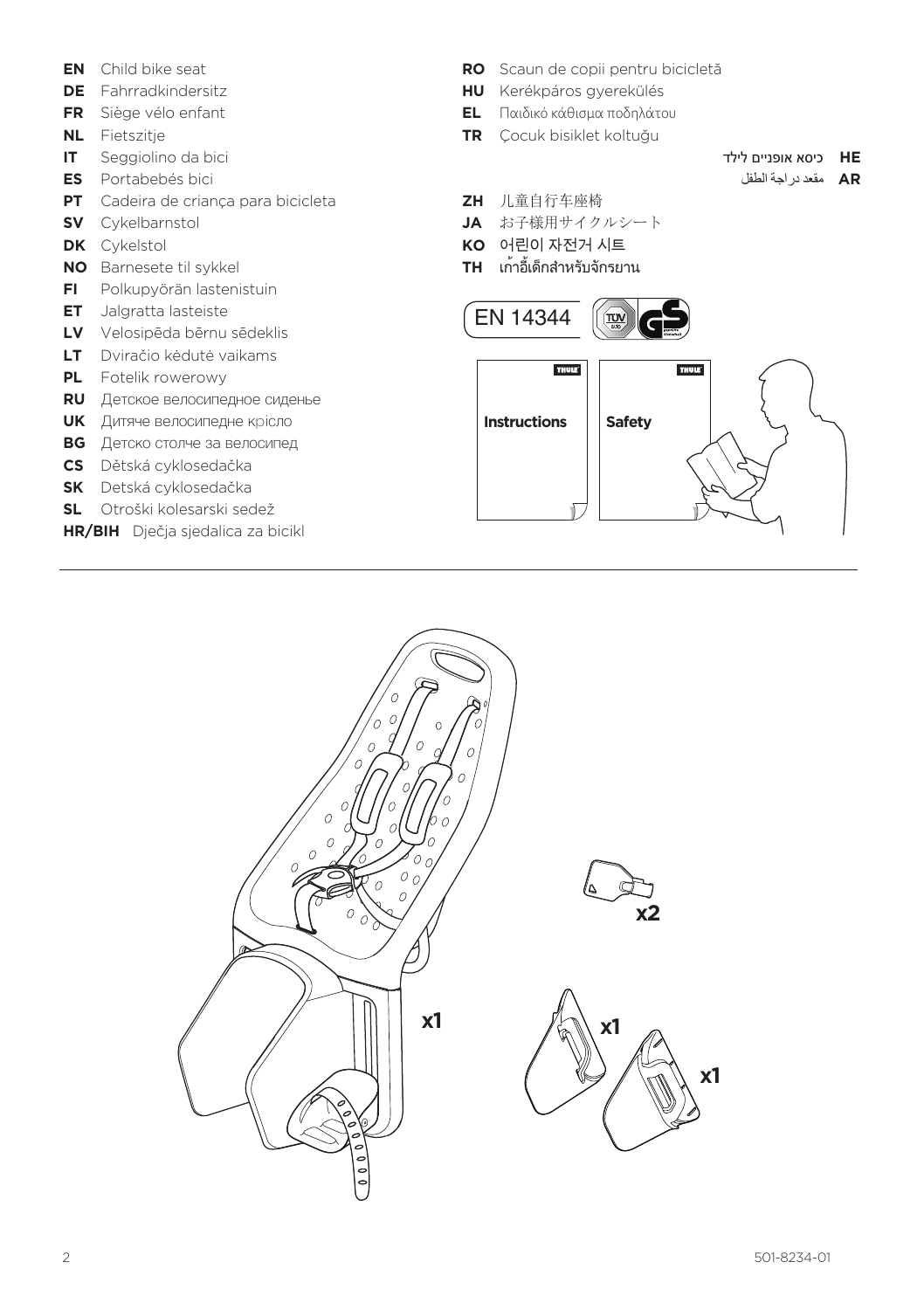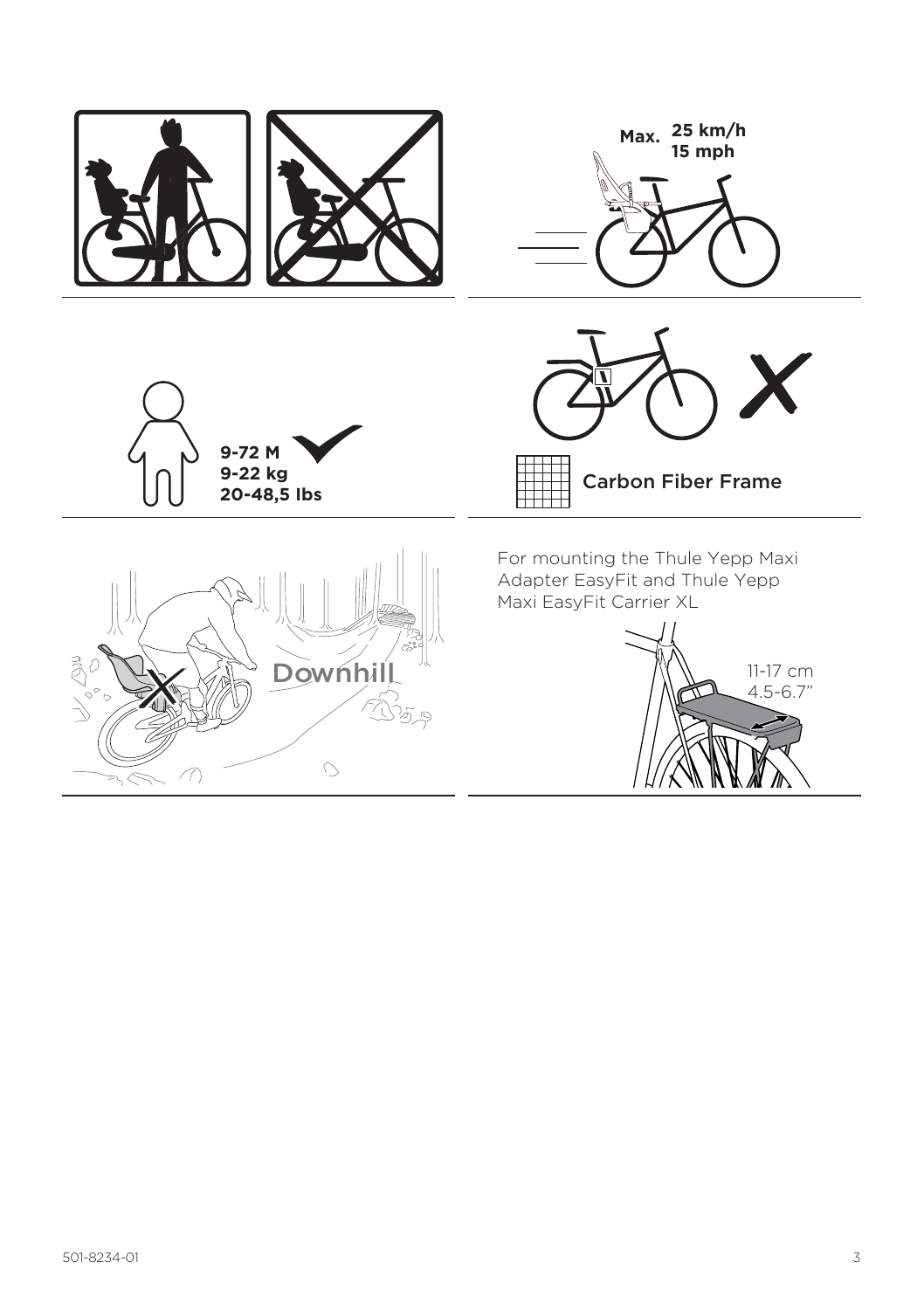



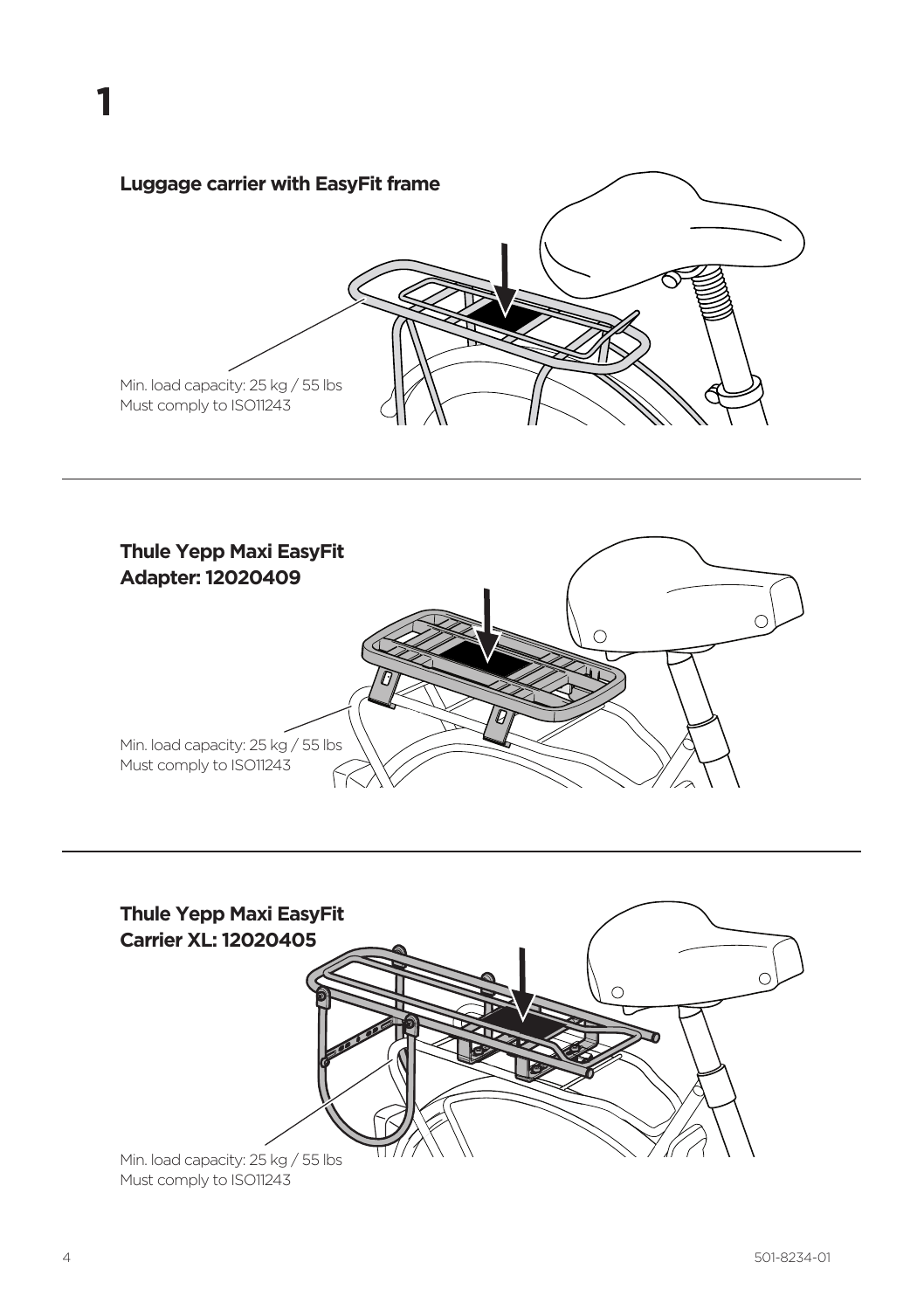

 $\mathbf i$ 

 $\overline{\mathbf{2}}$ 

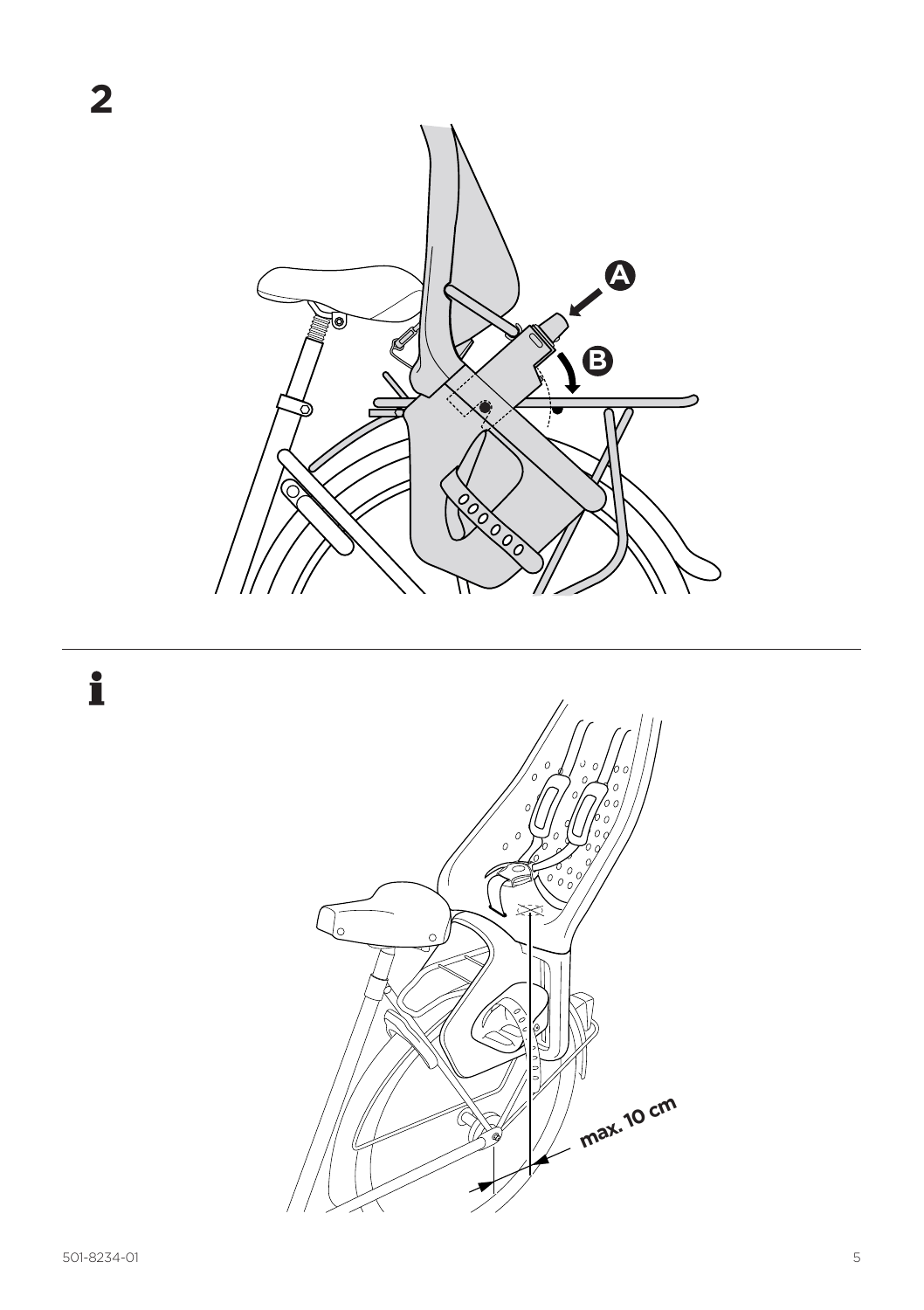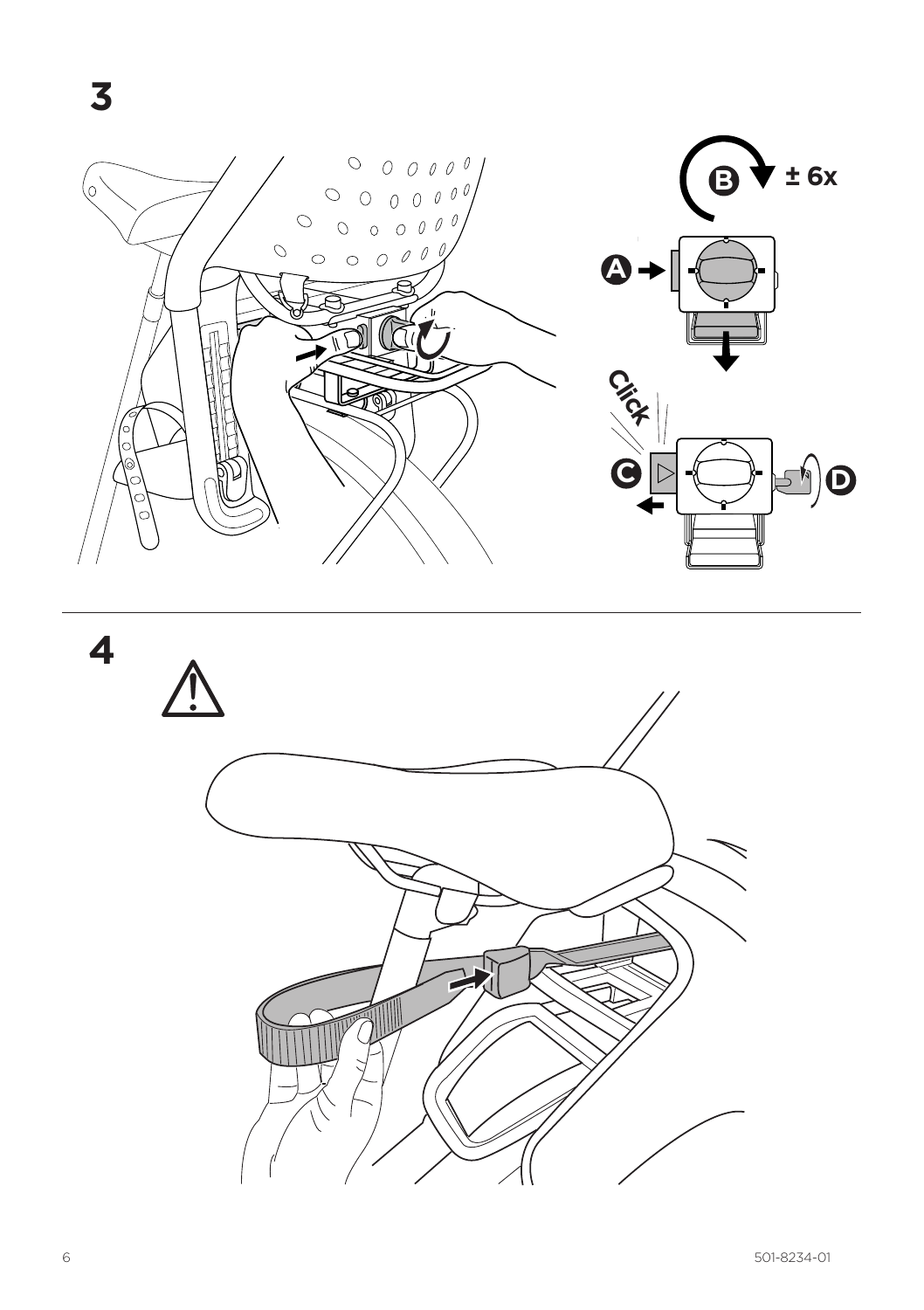

5

 $\overline{\bm{\Theta}}$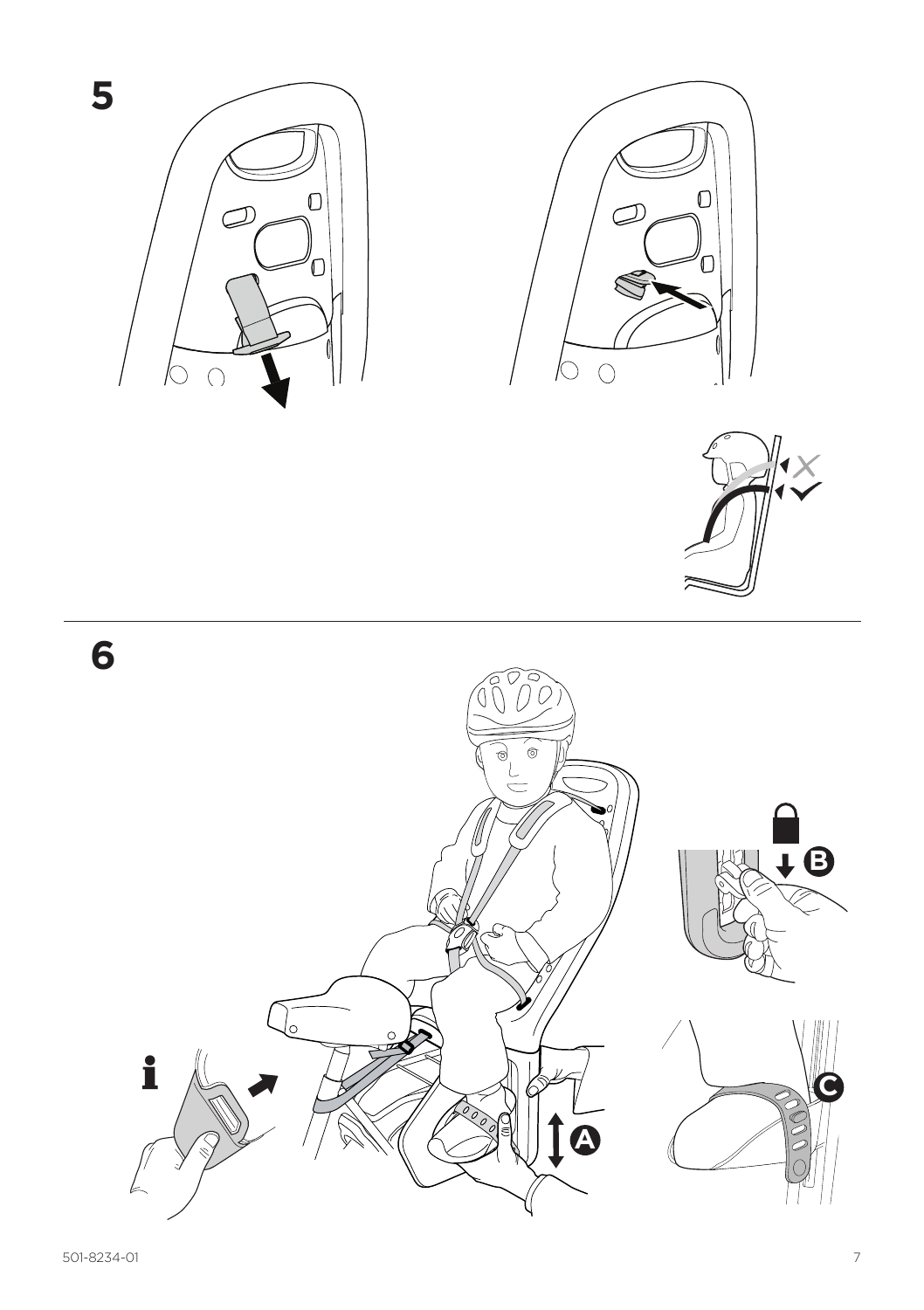